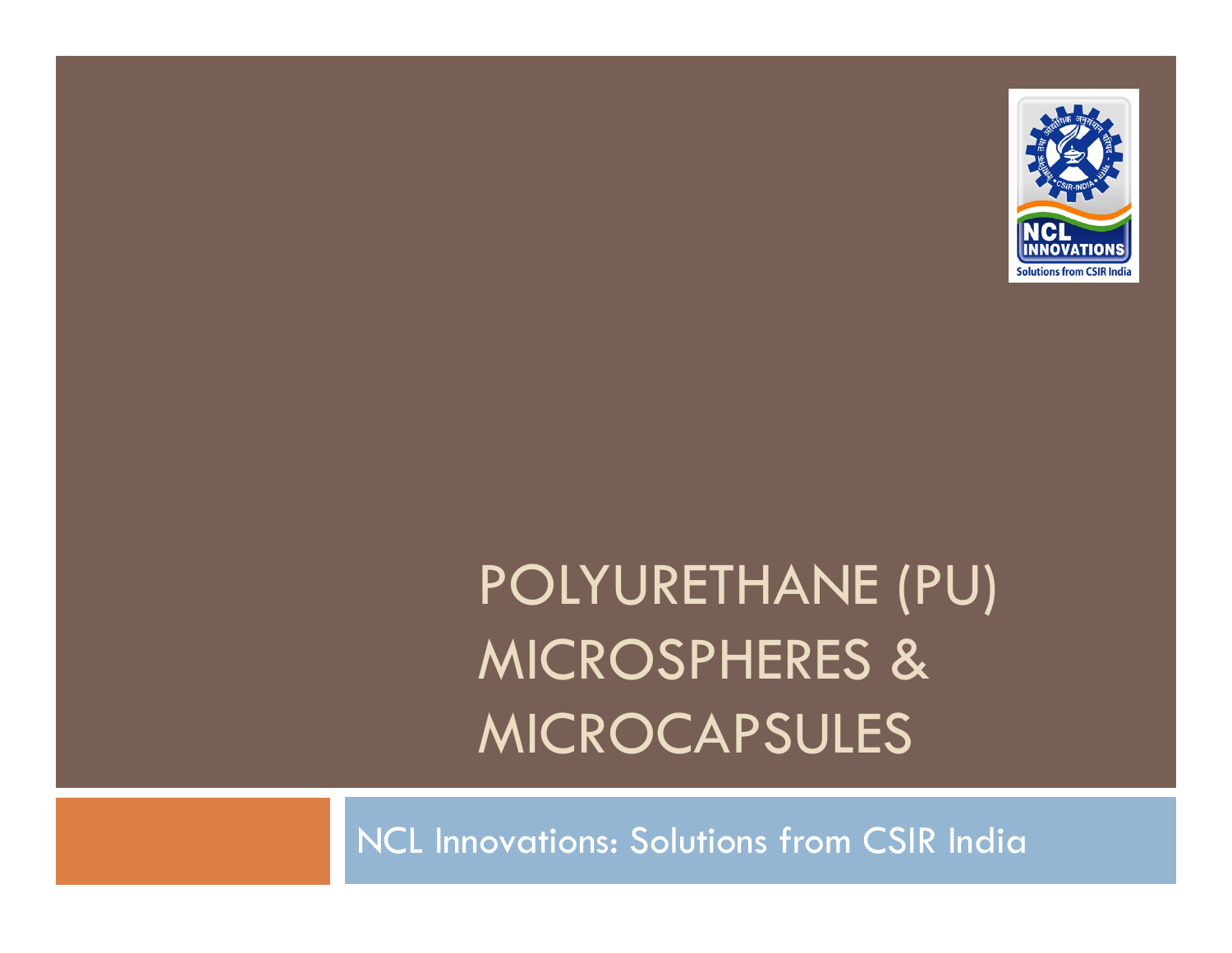### **Technology**

- $\Box$  A novel process for preparation of polyurethane microspheres of uniform shape and size
	- Narrow particle size distribution; Particle size ranging from 1 to 100 micron
	- $\blacksquare$  Molecular weight ranging from 200-2000; Yield  $\sim$  60-85%
- $\Box$  A process for the preparation of polyurethane microcapsules that can encapsulate any chemical of interest, that could be later released when required. For ex.:  $\rightarrow$ Polyurethane
	- **D** Biocides
	- **<u>Electricides</u>**
	- **n** Anti-microbial agents
	- $\blacksquare$  Disinfectants п
	- $\Box$  Etc.



outer layer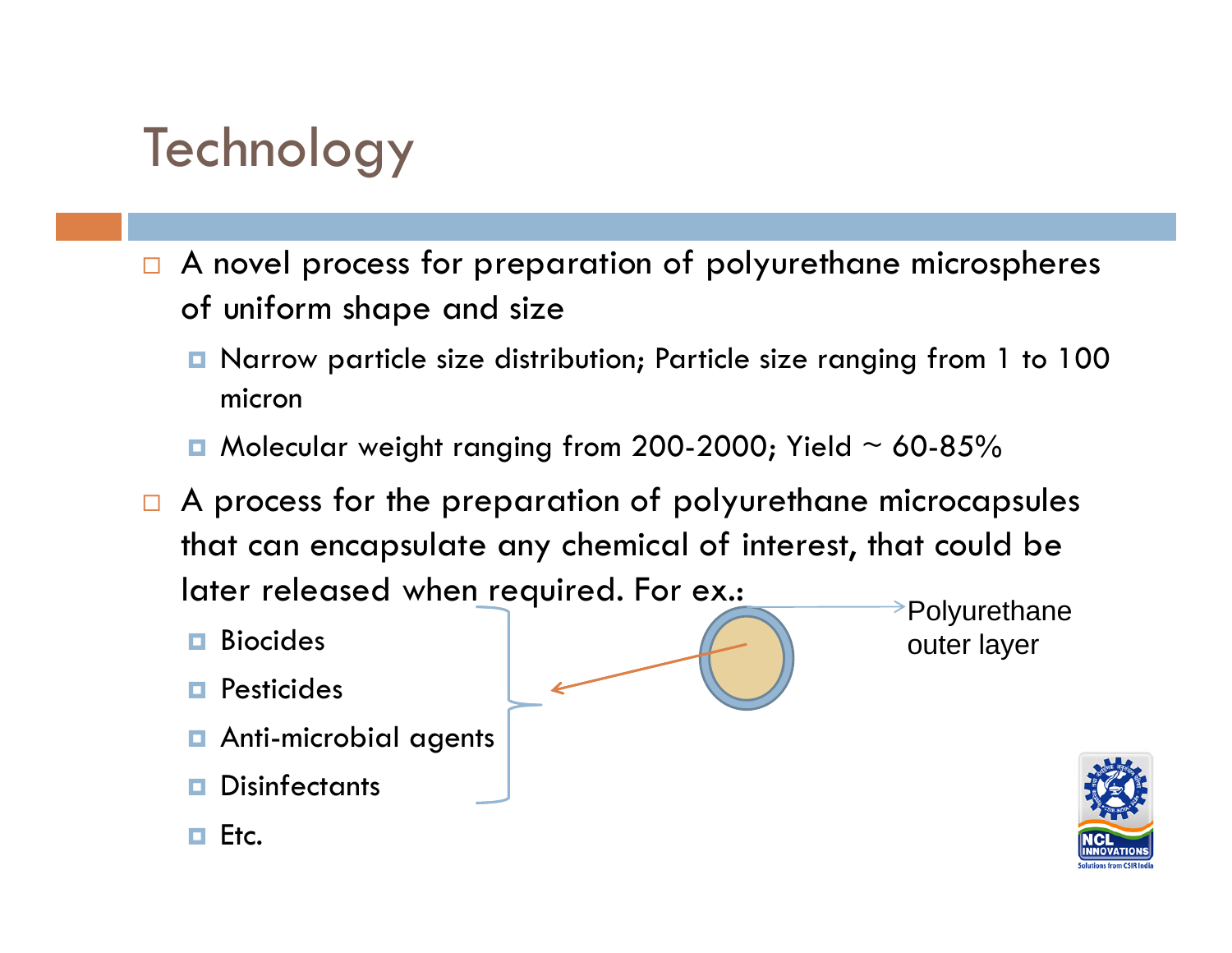## Applications

- $\Box$ Paints, enamels and varnishes
- $\Box$ Thickeners in paints, cosmetics, oils, food and textiles
- $\Box$ Electrical insulating varnishes
- $\Box$ Auto brake lining
- $\Box$  Substitute for linseed oil (in manufacturing foundry core oil, which is used as a binder)
- $\Box$ Cement hardening agent
- $\Box$  Used in lamination industry (for reduced brittleness and improved flexibility)
- $\Box$ Adhesive
- $\Box$ Epoxy resins
- $\Box$ Rubber compounding resins

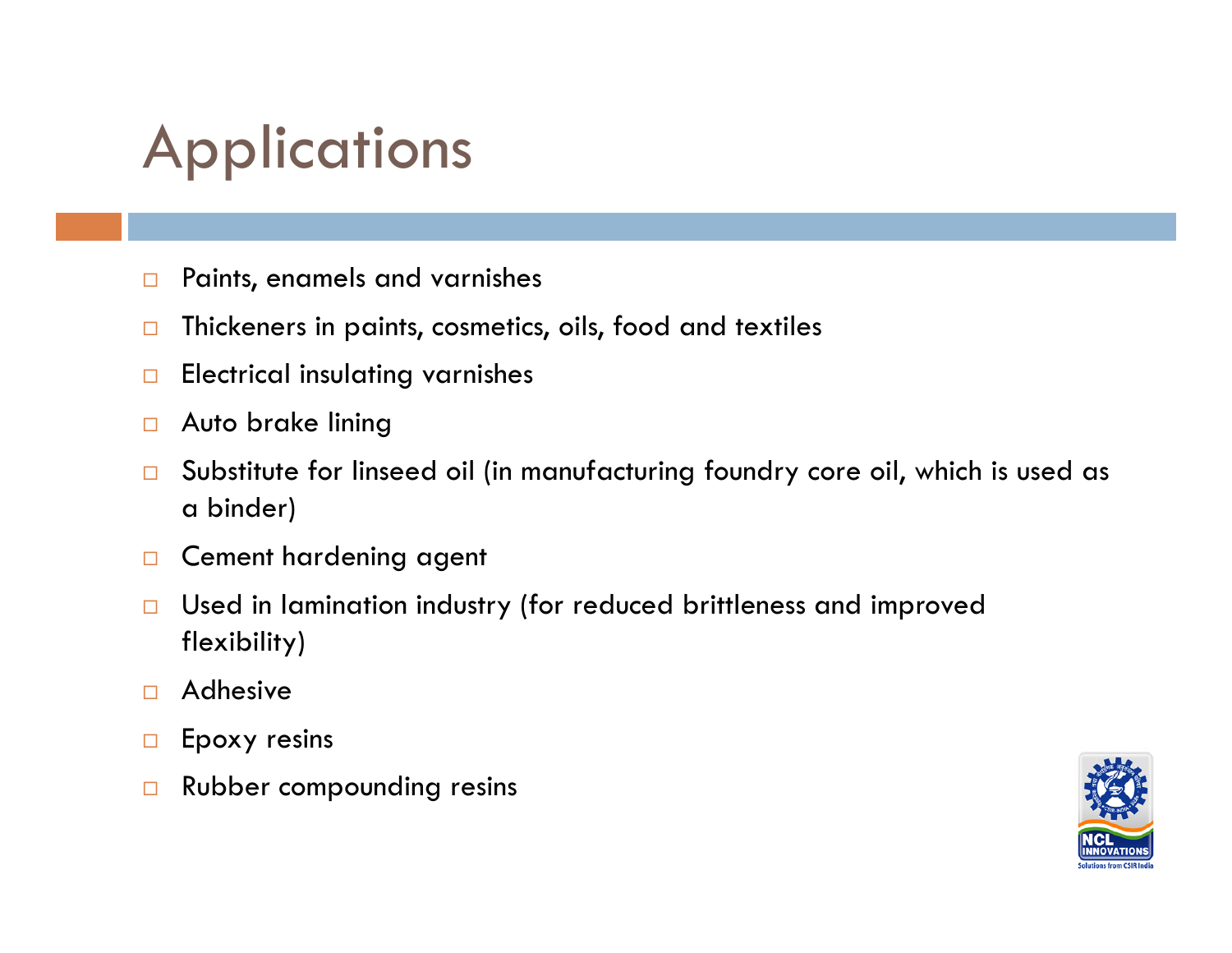## Market Potential

- $\Box$  Indian paint industry:
	- $\blacksquare$  Has been growing at 13% over the last five years
	- **P** Predicted to grow by 15% annually over the next five years<sup>\*</sup>
- $\Box$  Asia Pacific paint market is expected to grow by 7.9% per year, and top demand over 20 million tons by 2014\*\*
- $\Box$  Powder coatings are increasingly being used to meet the needs of new markets/applications $^{\#}$
- $\Box$  $\Box$  The worldwide powder coating market in 2010 was \$ 2.5 billion $^{\wedge}$
- $\Box$  The market for anti-microbial coatings in the US has been projected to touch \$ 1 billion by the year  $2015^{+\#}$
- $\Box$  The use of PU-based coatings in the above markets has been increasing steadily – indicating significant market potential for these products.

\*\*A Profile of the Asia-Pacific Paint Industry ,Coatings World, July 6, 2010. <u>http://www.coatingsworld.com/contents/view/24989</u> ( viewed: 03/05/11) #Powder coating: A global value chain perspective- L. Brun and R. Golini, Center on Globalization, Governance & Competitiveness Duke University. ^ Powder Coatings Industry Solutions- An overview. http://www.malvern.com/ProcessEng/industries/powder\_coatings/overview.htm (viewed: 03/05/11) #Global Industry Analysts, Inc. February 09, 2011 http://www.prweb.com/releases/anti\_microbial\_coatings/indoor\_air\_quality/prweb8121153.htm (viewed: 04/05/11



<sup>\*</sup>The Indian paint industry…Coatings World, May, 2008 by Parthasarathy Devaraj.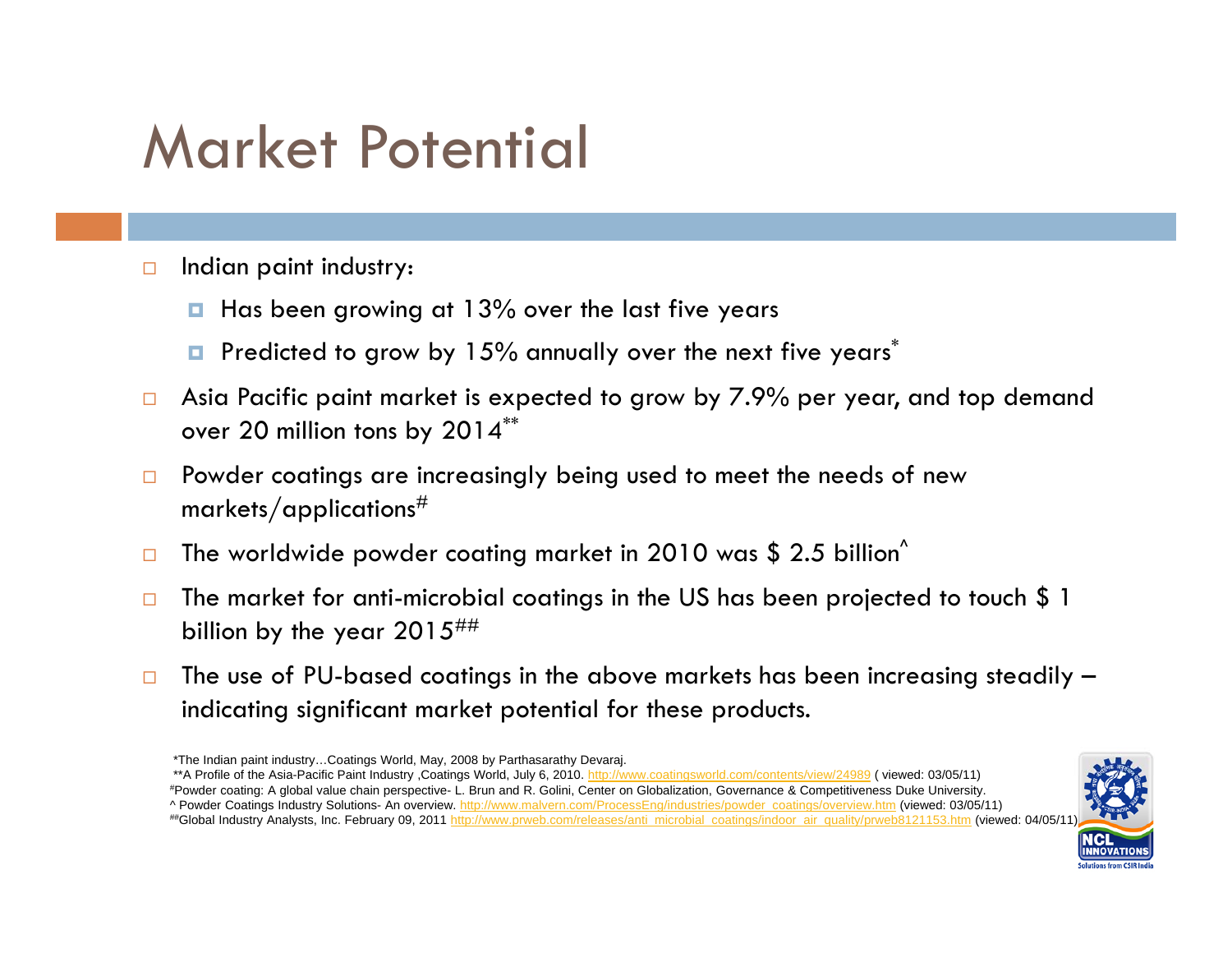## Value

#### $\Box$ Microspheres

- $\Box$  Produces a film or coating of uniform thickness without defects or fat edges
- Narrow particle size distribution
- Superior appearance (smoothness, uniform coating thickness)

#### $\Box$ Microscapsules

- □ Can be used for administering various agents such as monocrotophos, pesticides, biocides etc.
- $\Box$  Can be used to deliver anti-microbial agents
- $\Box$  Reduce the environmental/mammalian toxicity otherwise caused
- $\Box$  Controlled Release by microcapsules extends the activity of the agent  $\overline{\phantom{a}}$ increases effective delivery, and longer life

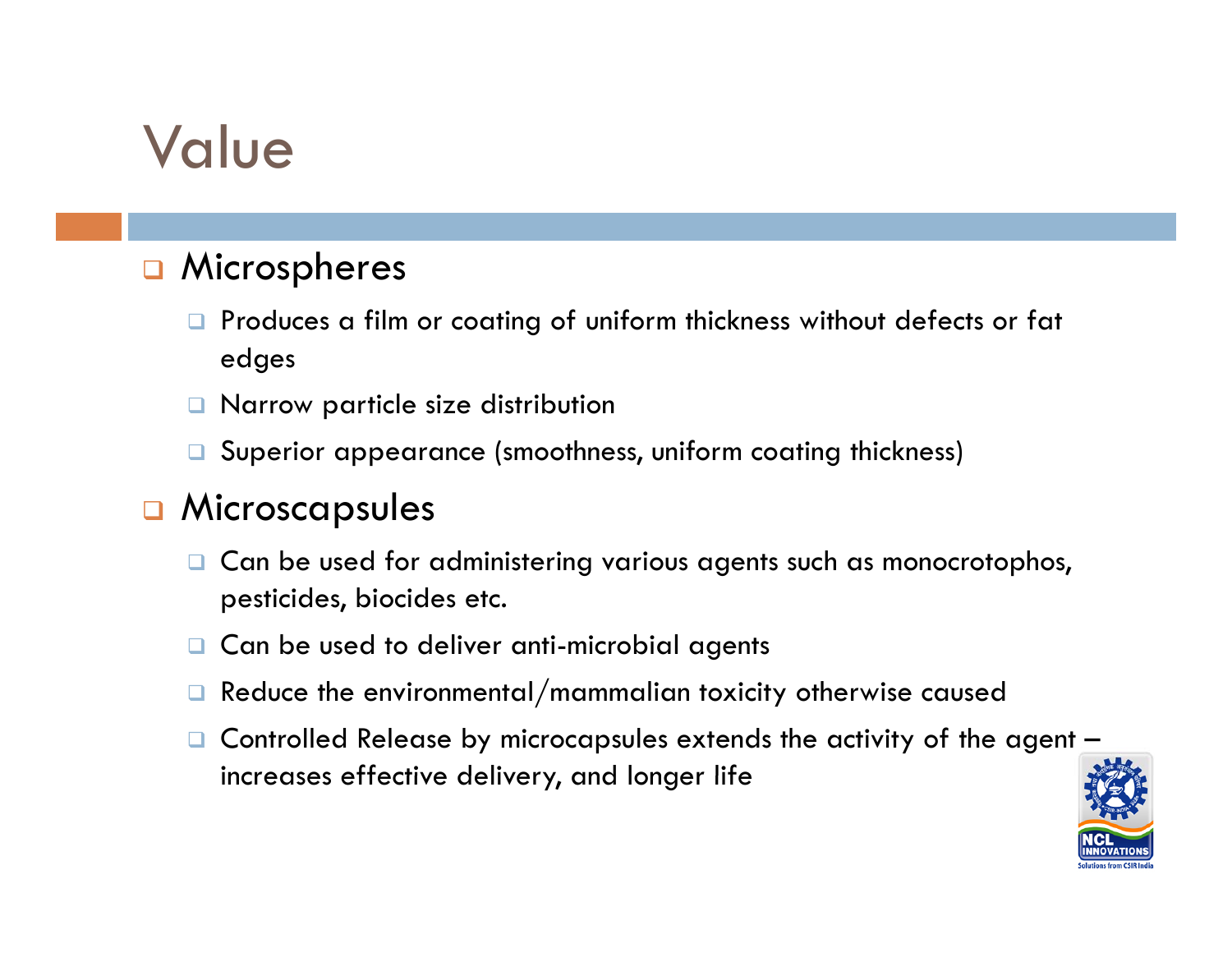## **Technology Status, IP Status**

 $\Box$ Demonstrated at lab scale

□ Several patents granted

**O**US

∎US <u>5814675</u>

∎US <u>5859075</u>

US 5962003

US 6123988

∎US <u>6239213</u>

US 20060251688A1 (application)

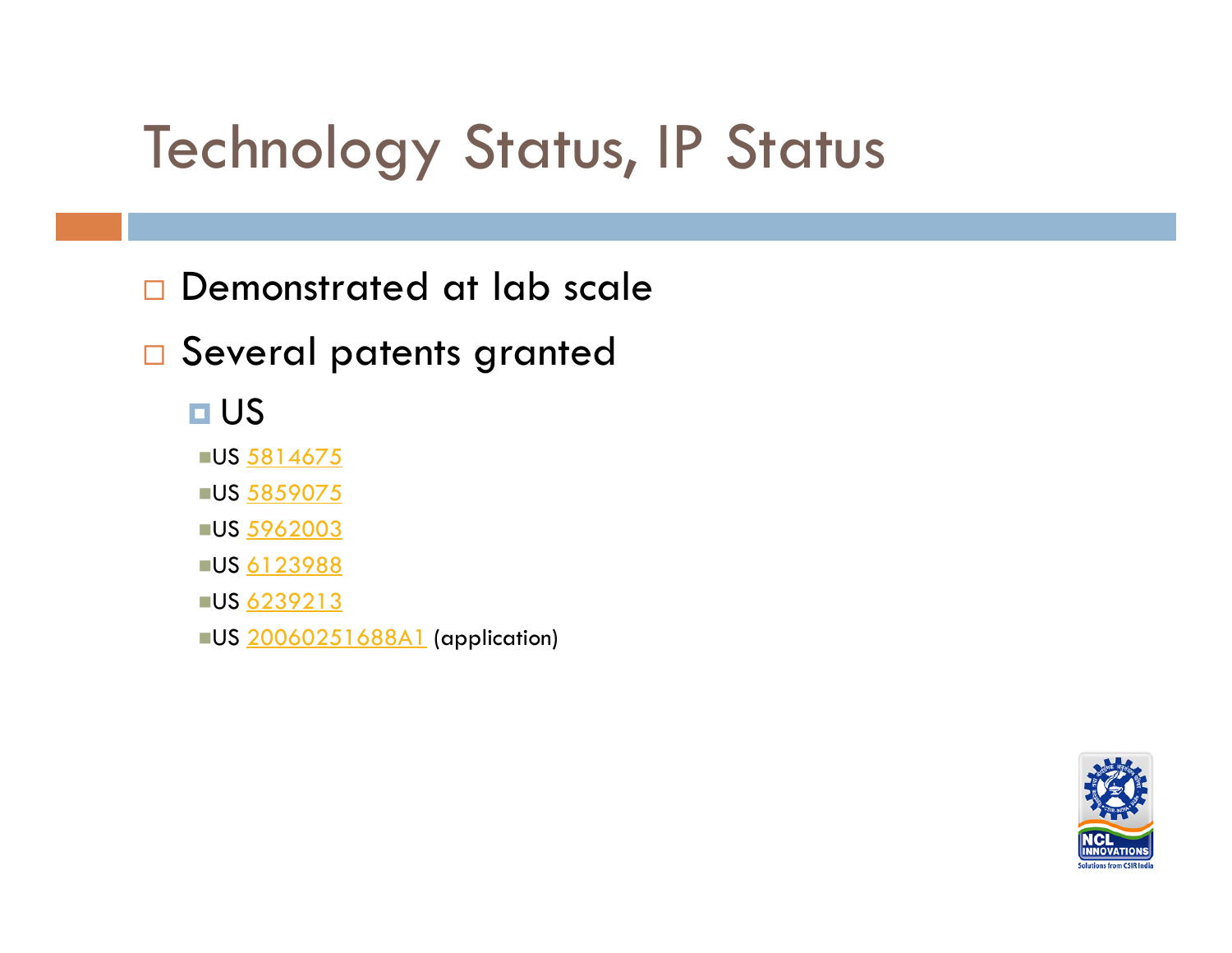## Links & References

•A Profile of the Asia-Pacific Paint Industry ,IRL has published the ninth edition of A Profile of the Asia-Pacific Paint Industry.Published July 6, 2010 http://www.coatingsworld.com/contents/view/24989 - (viewed 03/05/11)

•Antimicrobial coatings: Billion Dollar Bugs: Demand on the rise for antimicrobial coatings- By Tim Pennington, Editor Posted on 04/01/2011 http://www.ptonline.com/articles/antimicrobial-coatings-billiondollar-bugs (viewed-04/05/11)

•Powder coating: A global value chain perspective- Luks Brun and Ruggero Golini, Center on Globalization, Governance & Competitiveness, Duke University.

•US Anti-microbial Coatings Market to Reach US\$978.7 Million by 2015, A Report by Global Industry Analysts, Inc. San Jose, CA. (Vocus/PRWEB) February 09, 2011. http://www.prweb.com/releases/anti\_microbial\_coatings/indoor\_air\_quality/prweb8121153.htm (viewed 04/05/11)

### **Contact Info:**

#### **Dr. Magesh N.**

Scientist, NCL Innovations National Chemical Laboratory Pune - 411008Phone: +91-20-2590-2982Fax: +91-20-2590-2983 Email: m(dot)nandagopal(at)ncl(dot)res(dot)in